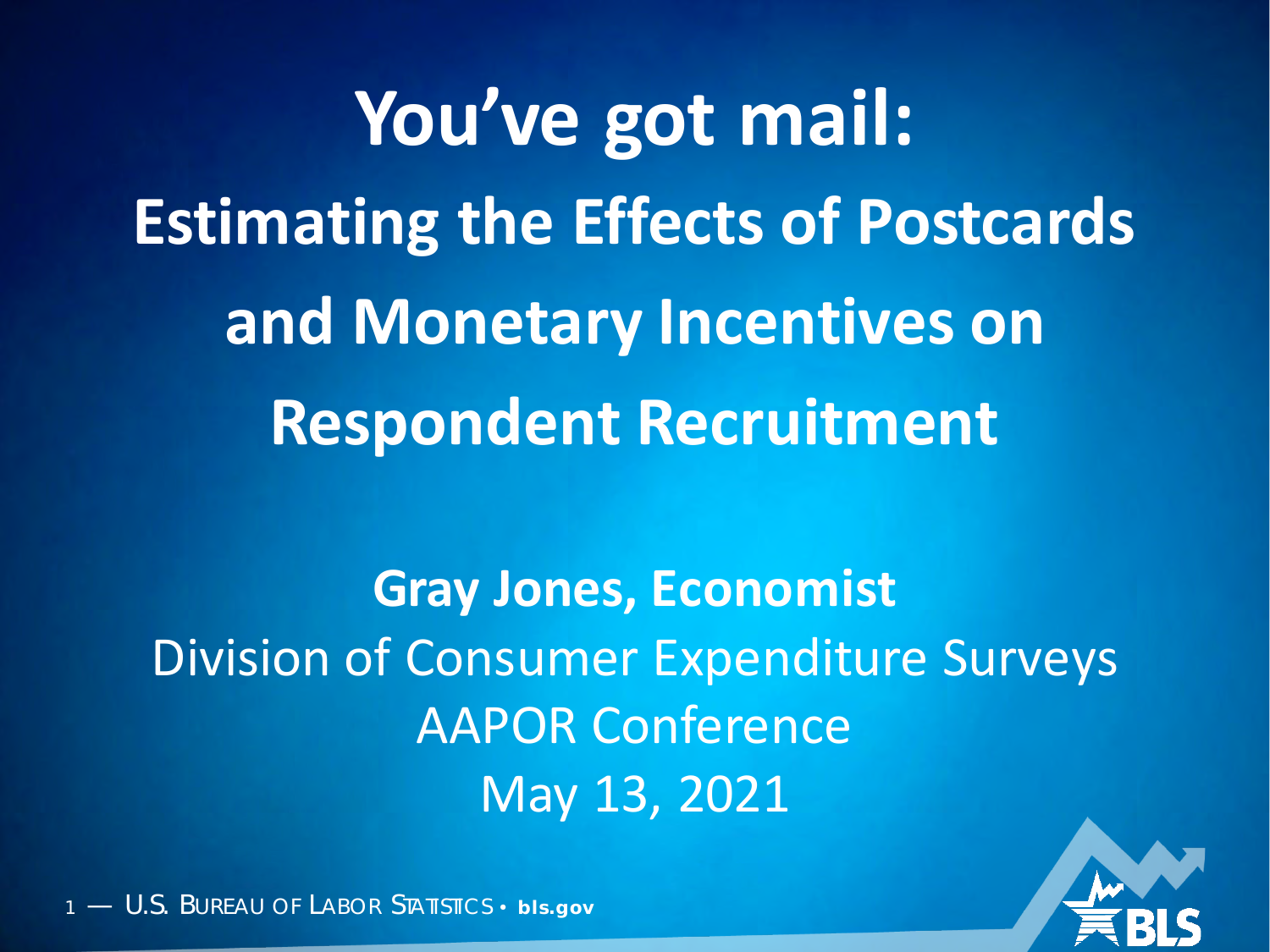### **Outline**

- **Design of embedded postcard and monetary** incentive experiment
- **Findings of experiment**
- Conclusions and recommendations for future research

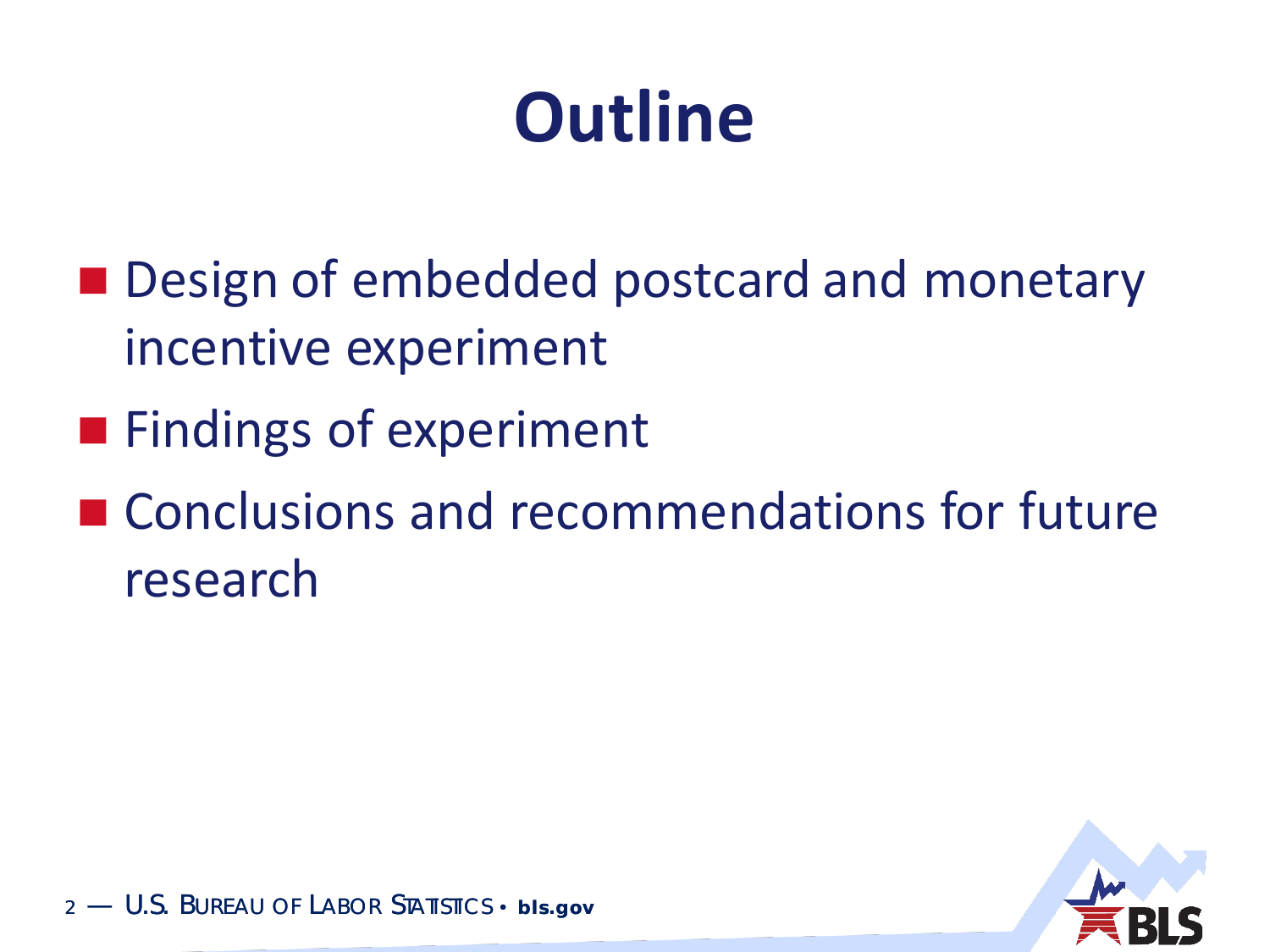# **Literature on Pre-Notification and Prepaid Incentives**

- **Pre-notification has been shown to have some** positive impact on participation
	- ▶ In epidemiological studies (Koitsalu, M., et al. 2018)
	- And web surveys (Dykema, J., et al. 2011)

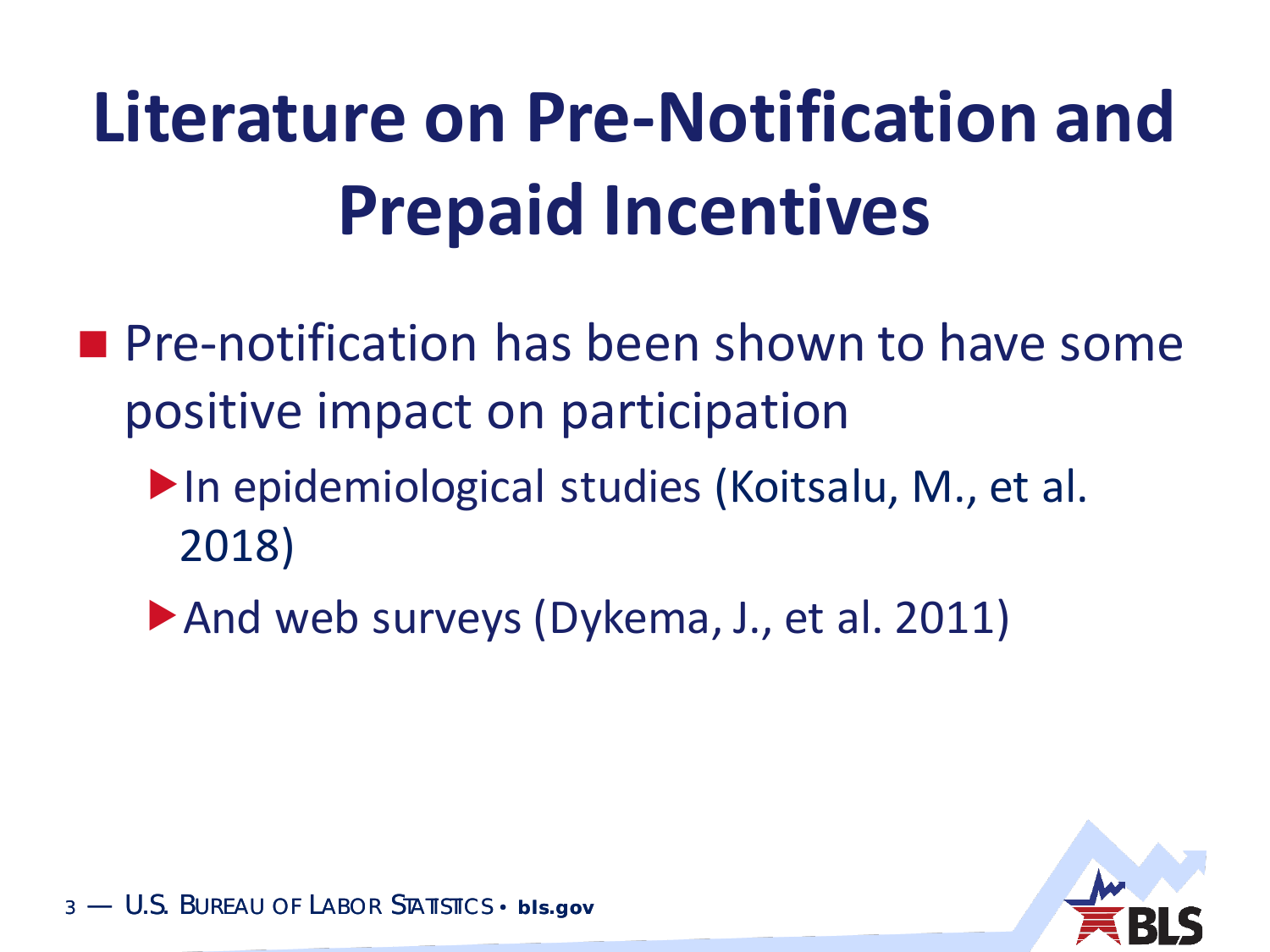# **Literature on Pre-Notification and Prepaid Incentives**

- **Prepayment of monetary incentives generally** increase participation rates (Singer, E. & C. Ye, 2013)
- **Incentive via debt card was ineffective for** increasing CE Diary Survey participation in past studies (McGrath, D., et al. 2007)



 $-$  U.S. Bureau of Labor Statistics • bis.gov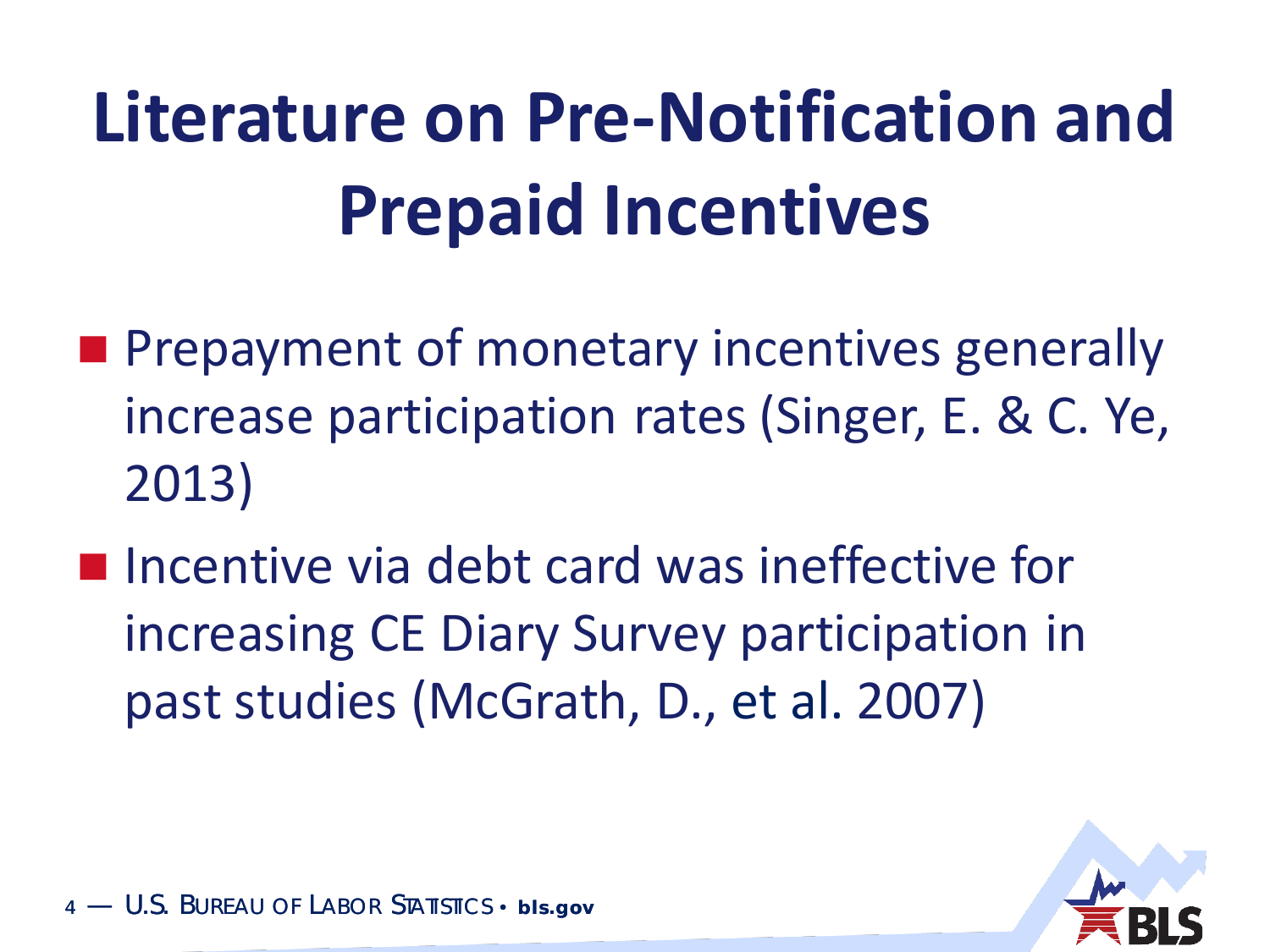### **Postcard and Incentive Experiment Overview**

- All groups received an advance letter (AL) through USPS priority mail
- Advance material groups
	- ▶ Control (AL only)
	- ▶ Postcard Only





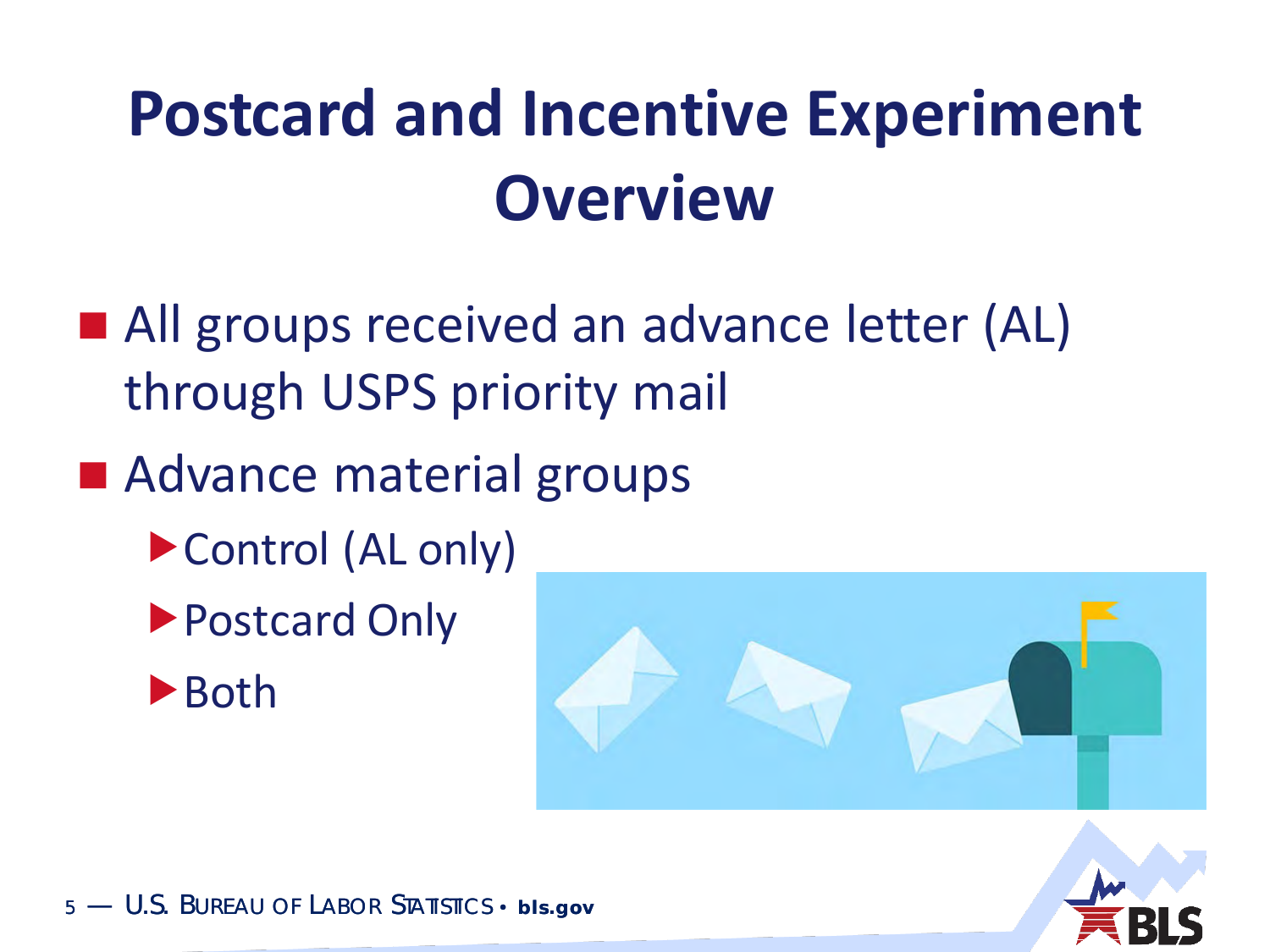# **LSF Postcard and Incentive Experiment Results**

- 1. Postcard Results
- 2. Incentives Results
- 3. Contact Attempts and Time Spent in Instrument

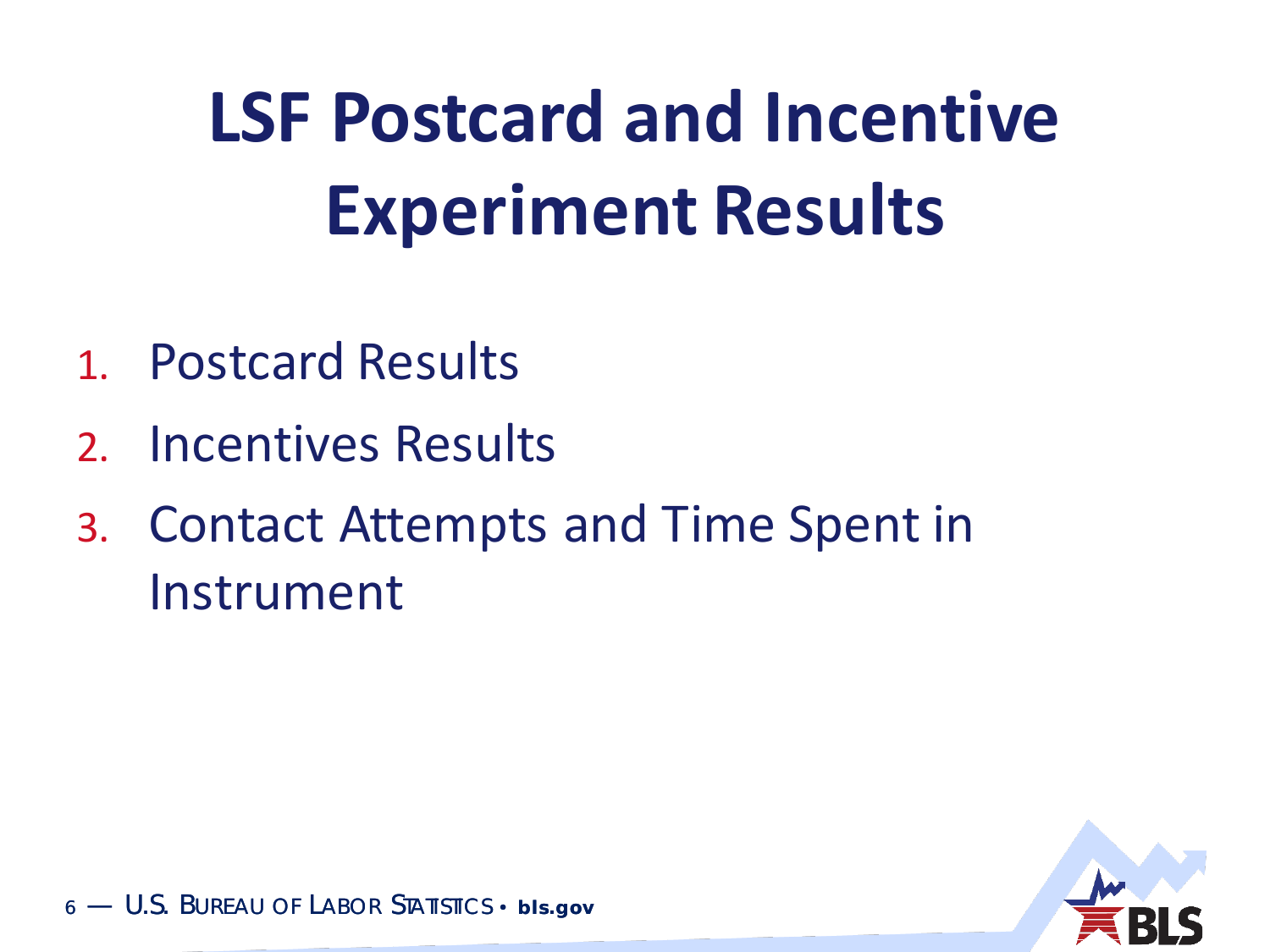### **LSF Postcard Experiment**

| <b>Postcard</b><br><b>Assignment</b> | N     | <b>Percent</b> |
|--------------------------------------|-------|----------------|
| Postcard<br>Group                    | 1,332 | 75.2%          |
| Control<br>Group                     | 439   | 24.8%          |
| <b>Total</b><br><b>Sample</b>        | 1,771 | 100%           |

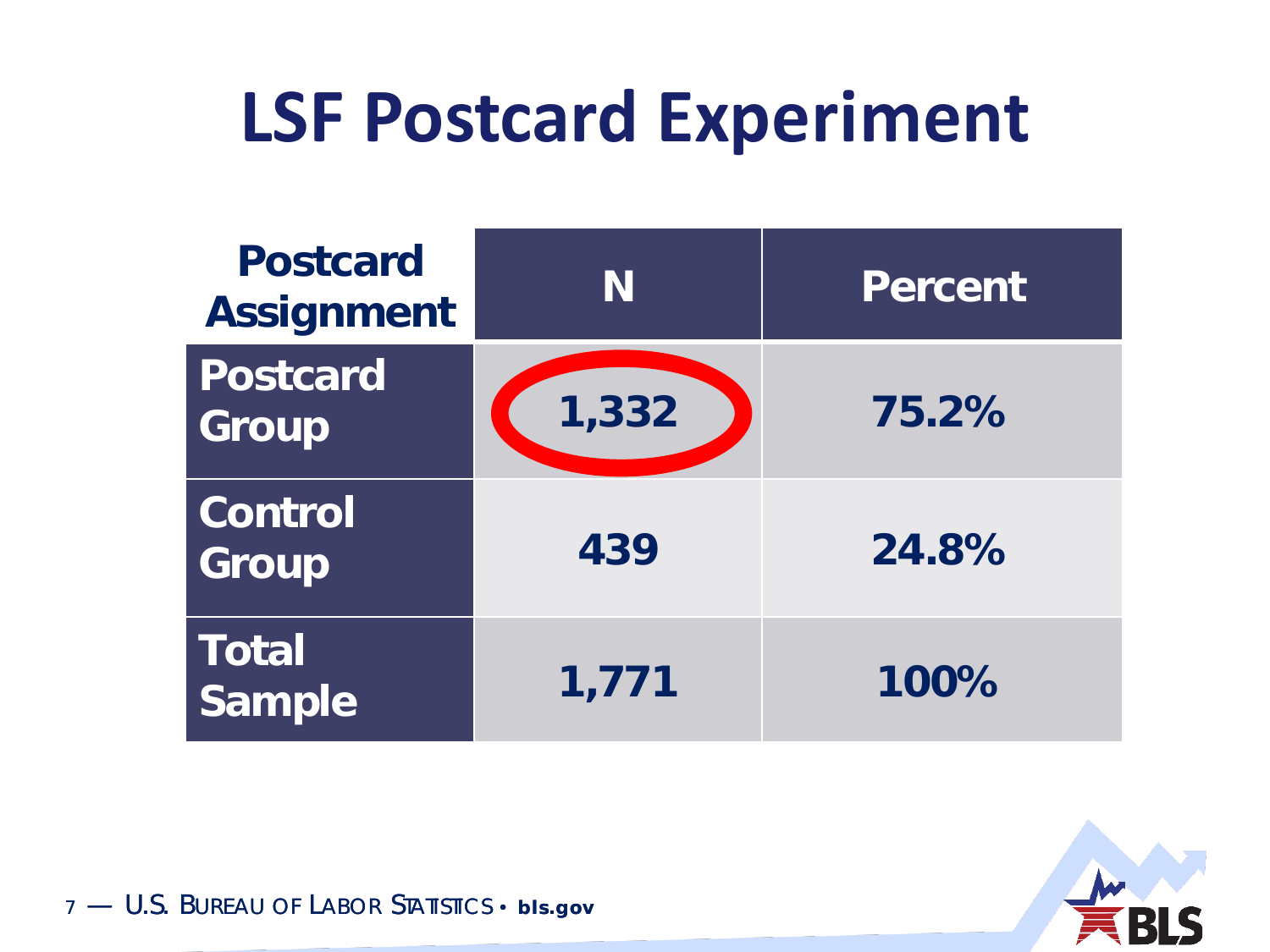### **LSF Postcard Experiment**

| <b>Postcard Receipt Status</b> | N     | Percent |
|--------------------------------|-------|---------|
| <b>Question Not Asked</b>      | 466   | 35%     |
| <b>Question Asked</b>          | 866   | 65%     |
| <b>Reported Received</b>       | 506   | 58%     |
| <b>Not Reported Received</b>   | 360   | 42%     |
| <b>Total Postcard Group</b>    | 1,332 | 100%    |

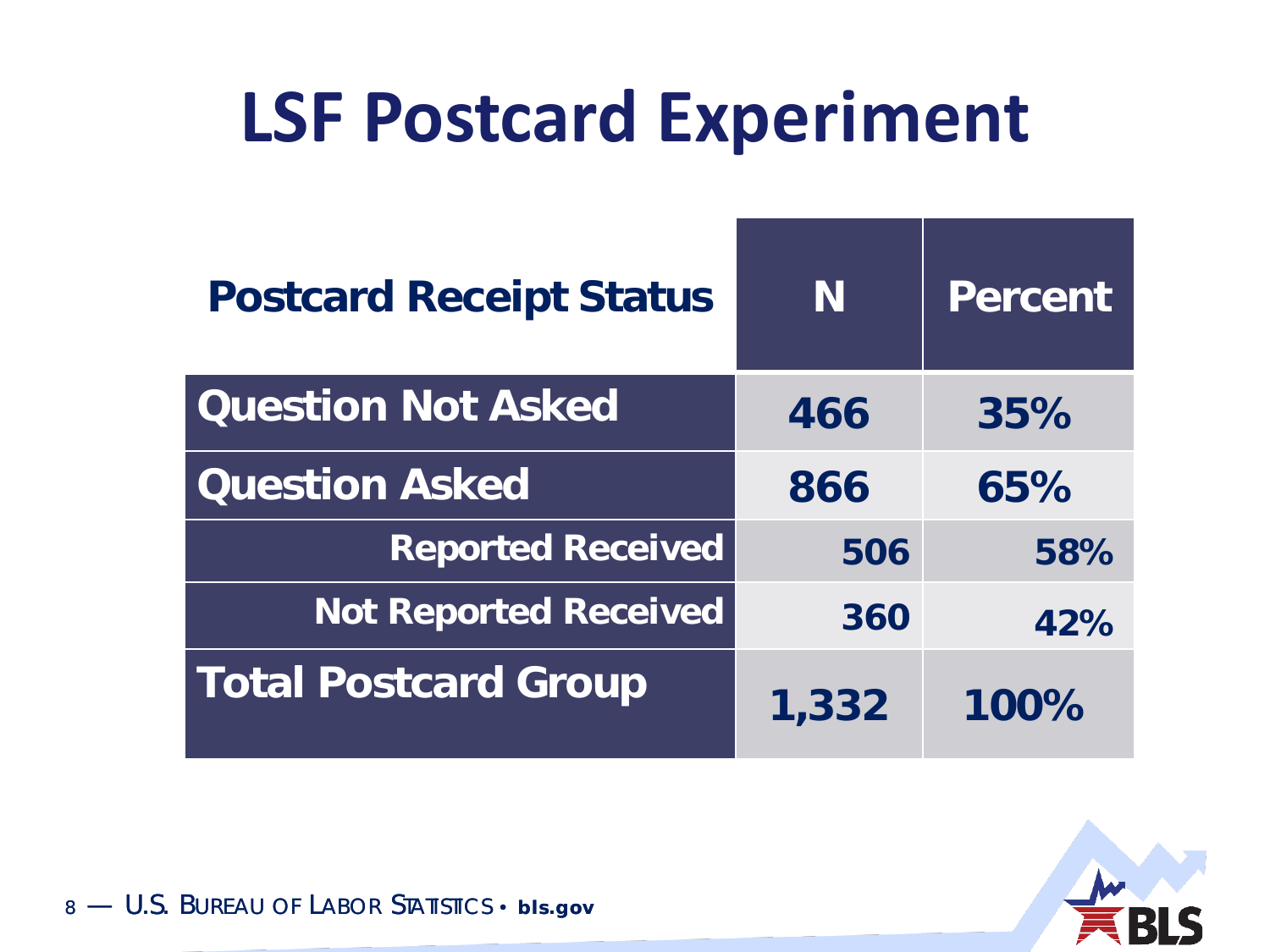### **Participation by Postcard Group Assignment (n=1771)**



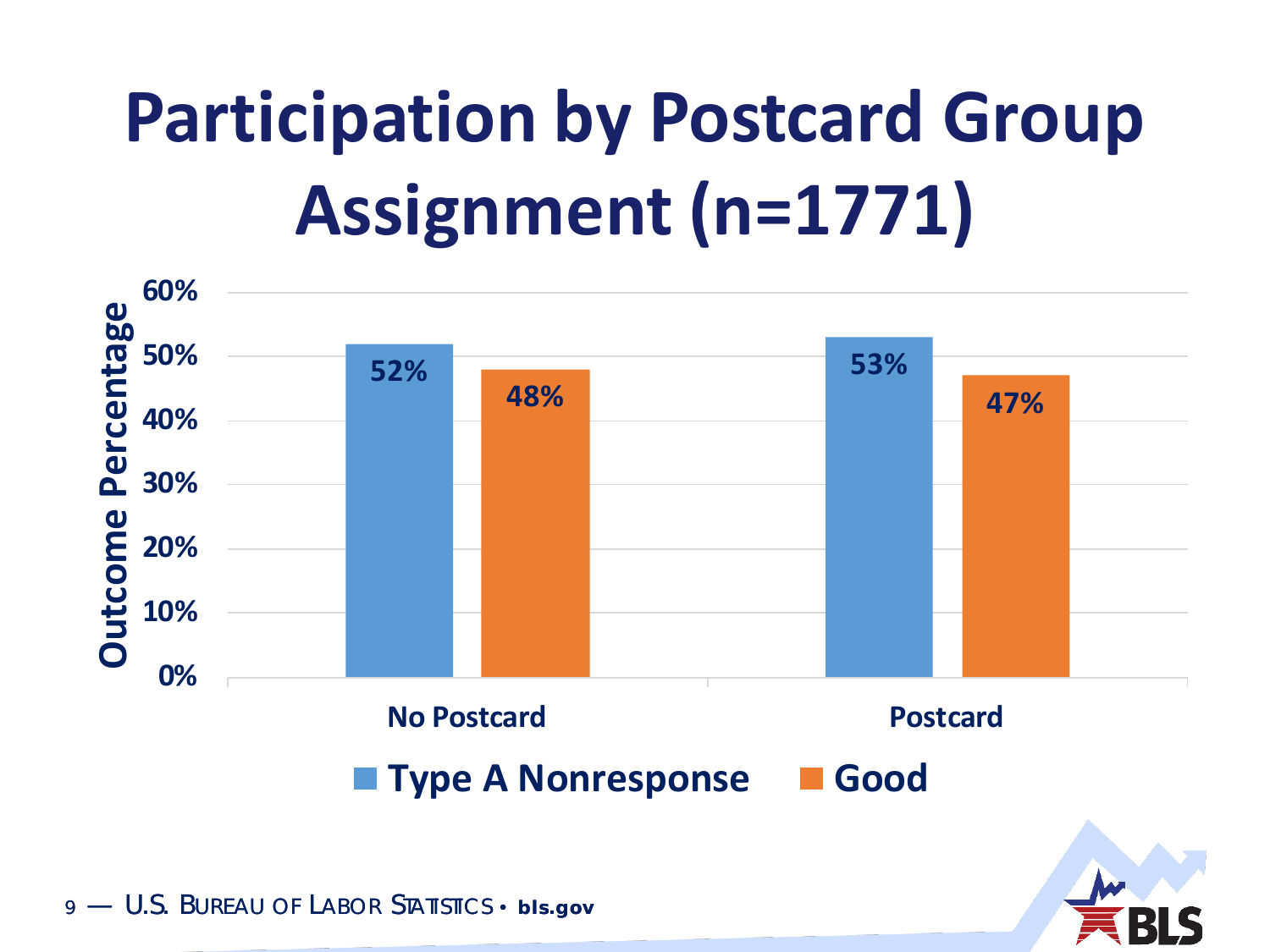### **Participation by Postcard Reported Received (n=866)**



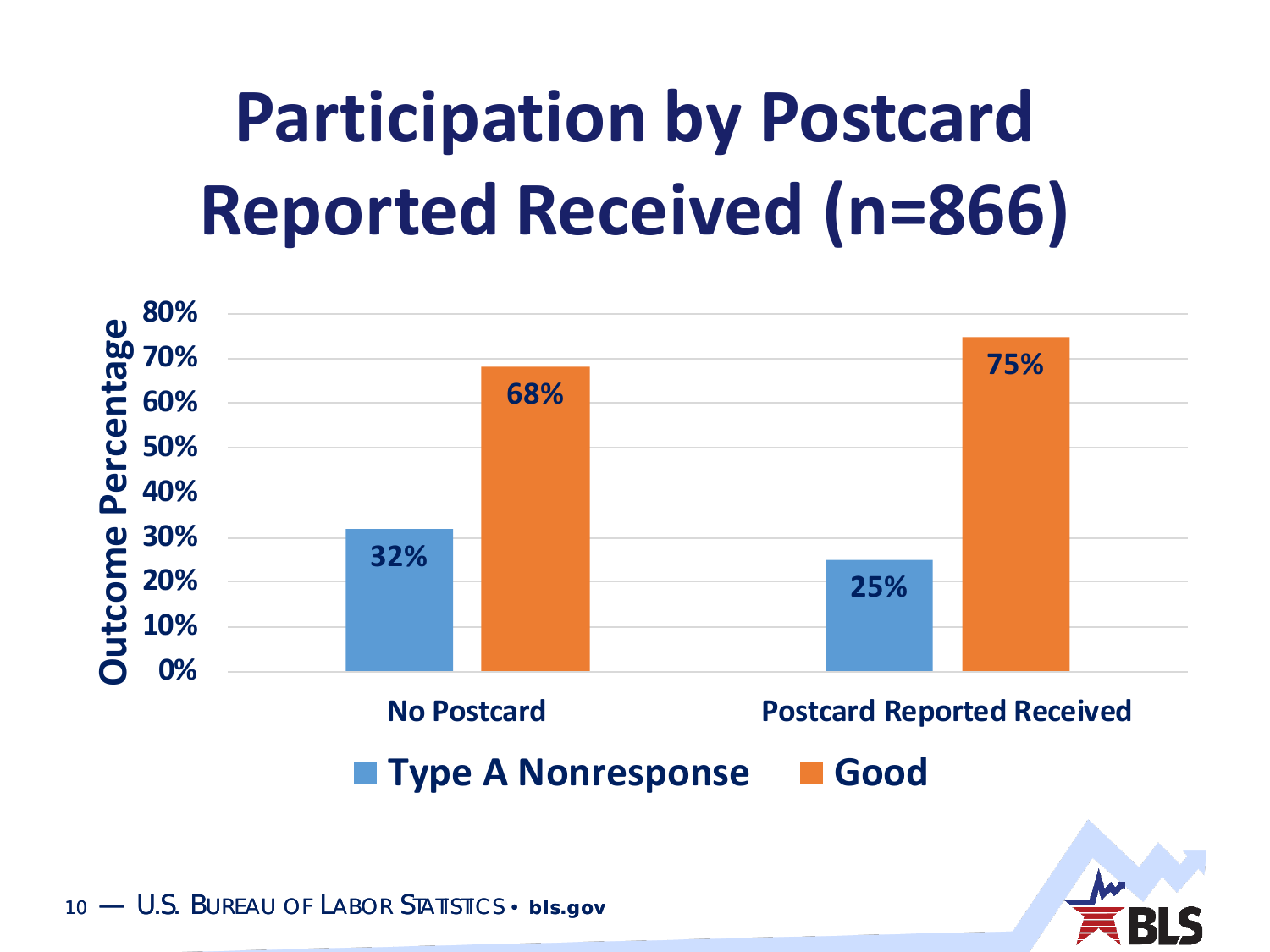### **Advance Letter and Incentives Overview**



- **Subsequent to the** postcard
- A random half contained a \$5 incentive

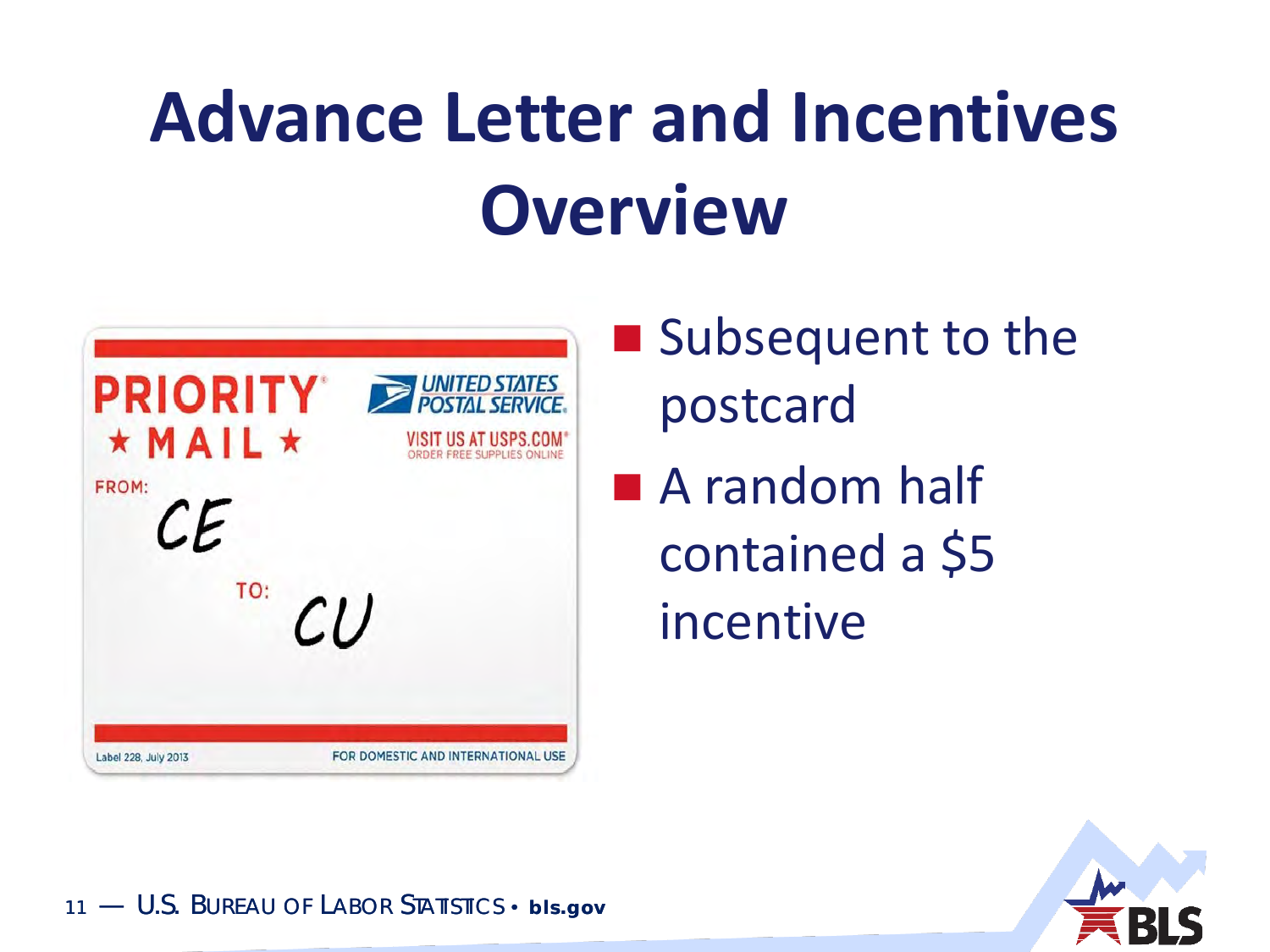#### **Response Rate by Incentive Group**

| <b>Incentive</b><br><b>Status</b> | $\textbf{Good}$ | Type A<br>Nonresponse | <b>All</b> | <b>Response<br/>Rates</b> |
|-----------------------------------|-----------------|-----------------------|------------|---------------------------|
| Incentive group                   | 412             | 467                   | 879        | 46.9%                     |
| <b>Control group</b>              | 423             | 466                   | 889        | 47.6%                     |
| <b>Total</b>                      | 835             | 933                   | 1,768      | 47.2%                     |



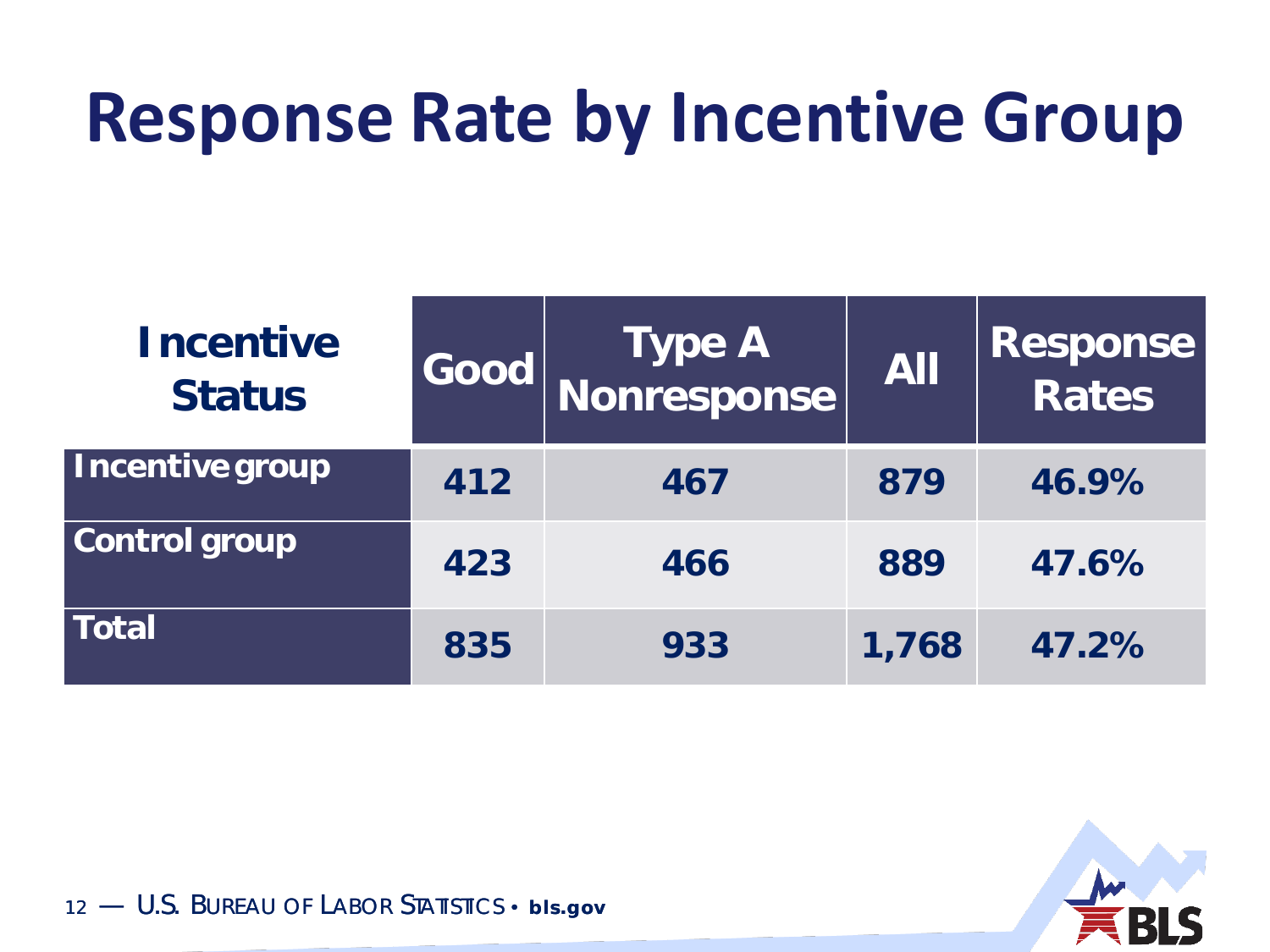### **Advance Letter and Incentives**

| <b>Advanced Letter Receipt</b><br><b>Status</b> | N     | <b>Percent</b> |
|-------------------------------------------------|-------|----------------|
| <b>Question Not Asked</b>                       | 561   | 31.7%          |
| <b>Question Asked</b>                           | 1,210 | 68.3%          |
| <b>Reported Received</b>                        | 1,017 | 84%            |
| <b>Not Reported Received</b>                    | 193   | 16%            |
| <b>Total Letter Sample</b>                      | 1,771 | 100%           |

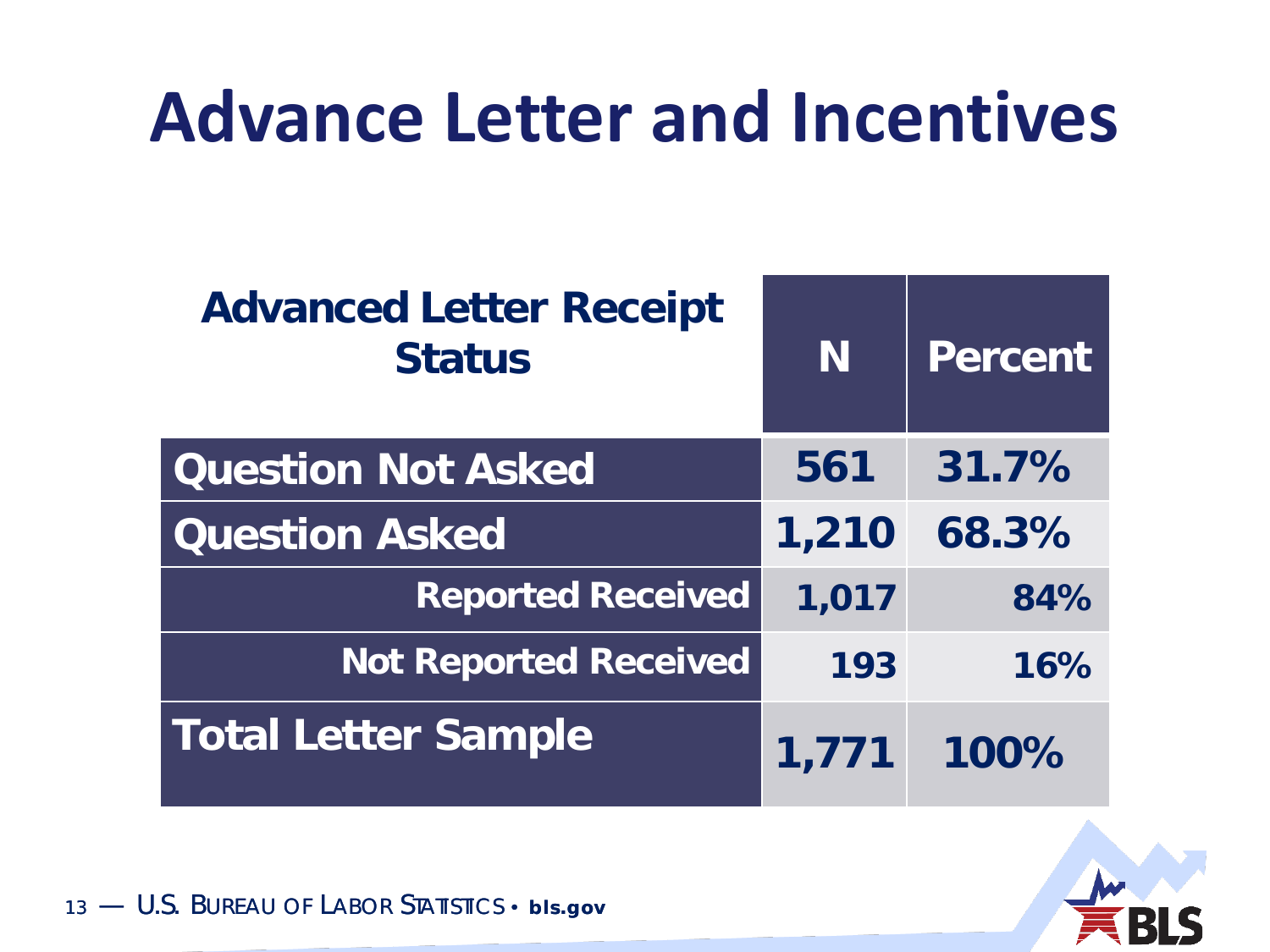#### **Advance Letter and Incentives**

| <b>Incentive</b><br><b>Assignment</b> | N     | <b>Percent</b> |
|---------------------------------------|-------|----------------|
| <b>Incentive</b><br>Group             | 879   | 49.7%          |
| <b>Control</b><br>Group               | 889   | 50.3%          |
| Total<br>Sample                       | 1,768 | 100%           |

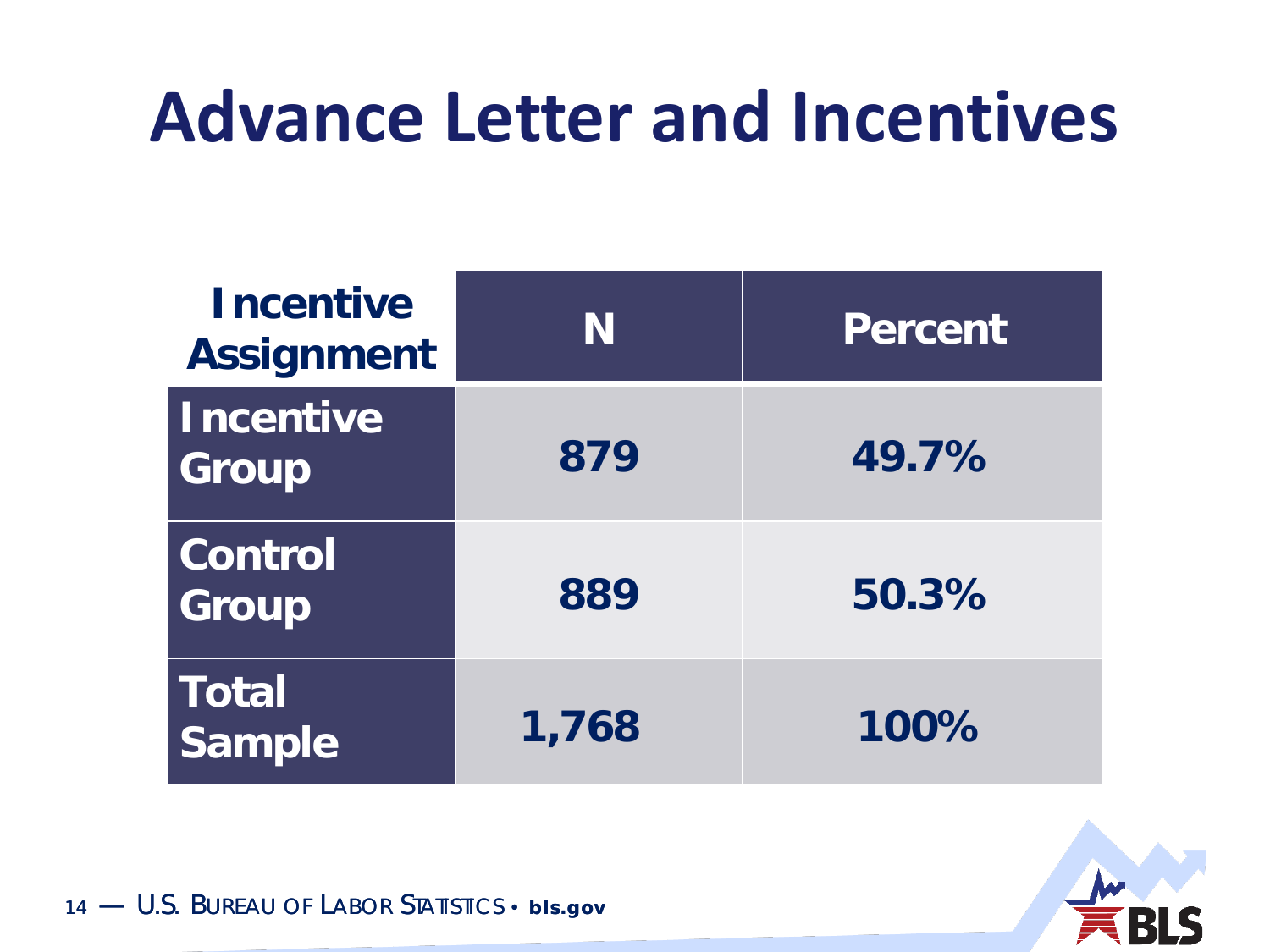#### **Advance Letter and Incentives**

| <b>Advanced Letter Receipt</b><br><b>Status for Incentive</b><br><b>Group</b> | N   | <b>Percent</b> |
|-------------------------------------------------------------------------------|-----|----------------|
| <b>Question Not Asked</b>                                                     | 285 | 32.4%          |
| <b>Question Asked</b>                                                         | 594 | 67.6%          |
| <b>Reported Received</b>                                                      | 501 | 84.3%          |
| <b>Not Reported Received</b>                                                  | 93  | 15.7%          |
| <b>Total Incentive Group</b>                                                  | 879 | 100%           |

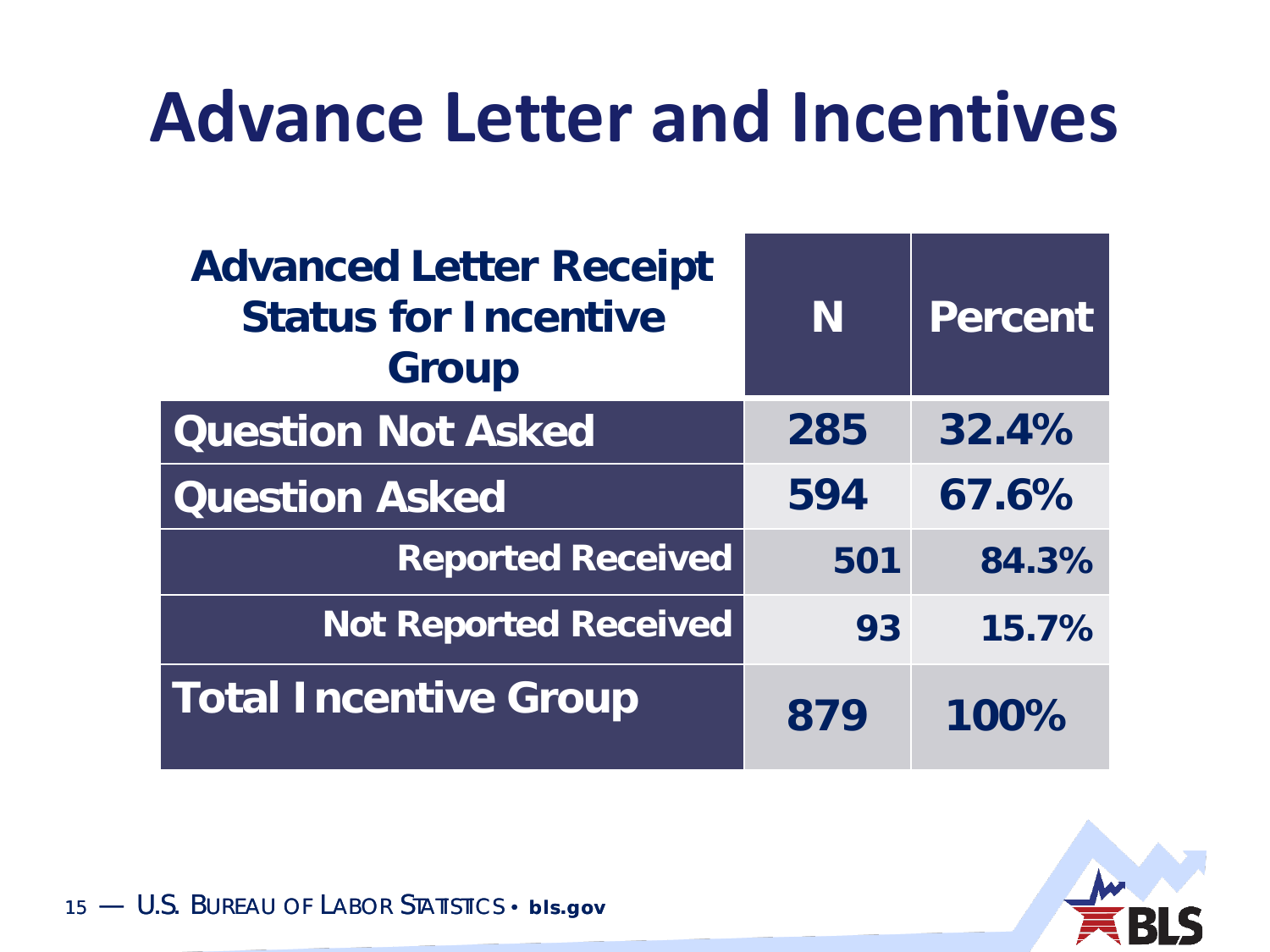### **Participation by Advance Letter Received Status (n=1,210)**

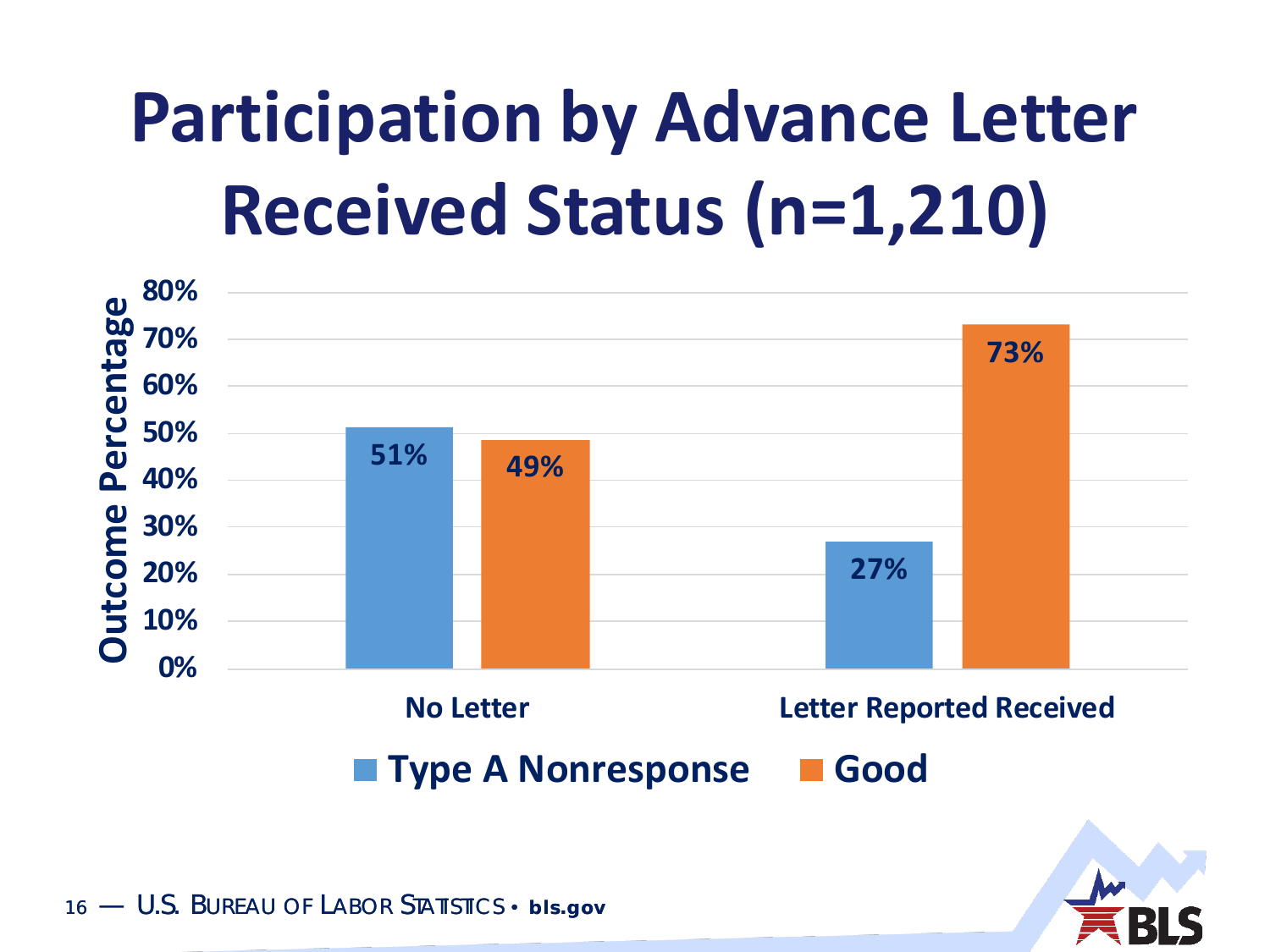### **Incentives and Advance Letter Received Status (n =1,208)**

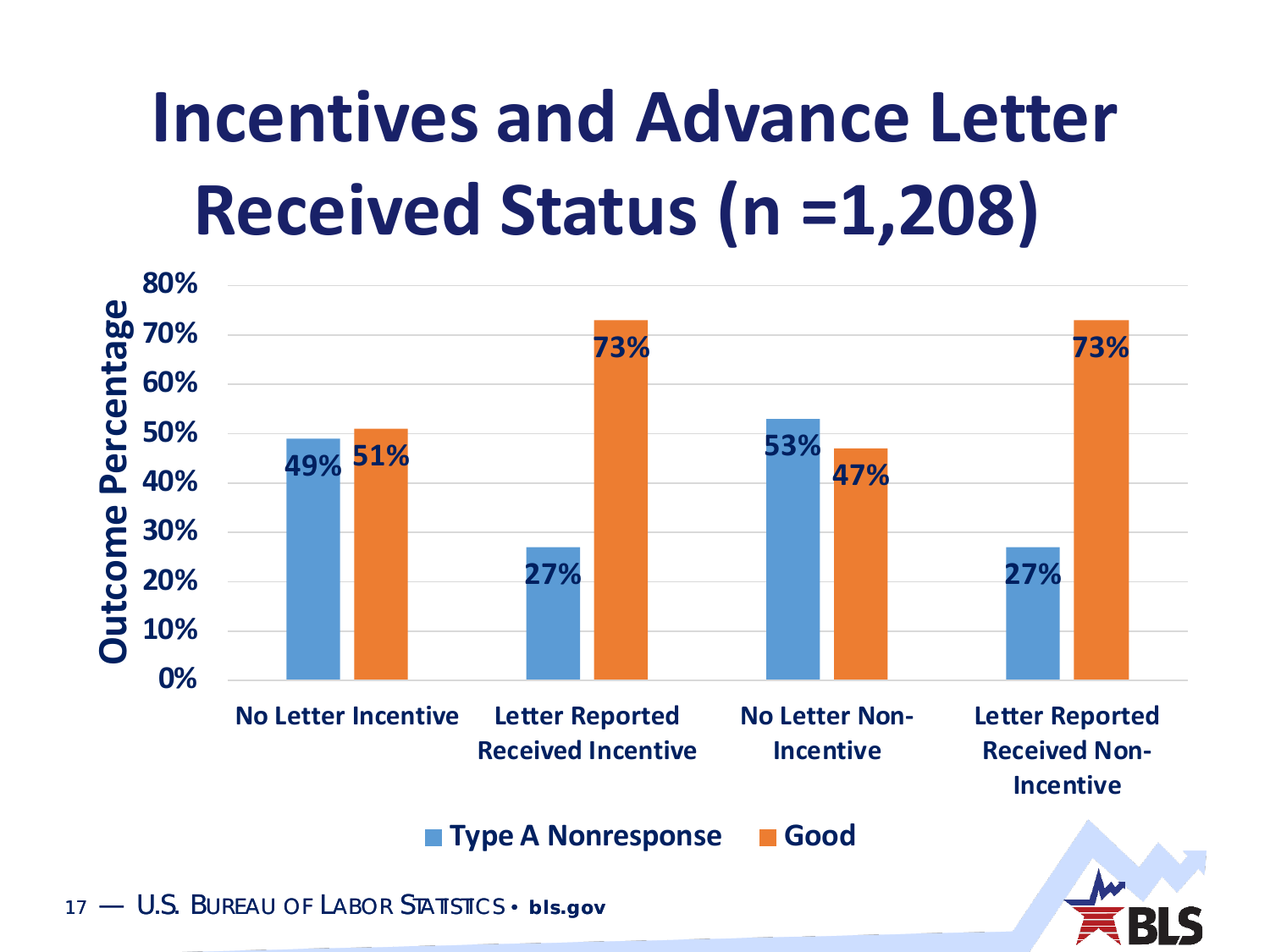#### **Incentives and Mode Choice**

| <b>Incentive</b><br><b>Group</b> | N   | <b>Online</b><br><b>Diary</b> | Paper<br>Diary |
|----------------------------------|-----|-------------------------------|----------------|
| <b>Incentives</b>                | 412 | 43.7%                         | 56.3%          |
| <b>Control group</b>             | 423 | 44.2%                         | 55.8%          |
| <b>Total</b>                     | 835 | 43.9%                         | 56.1%          |



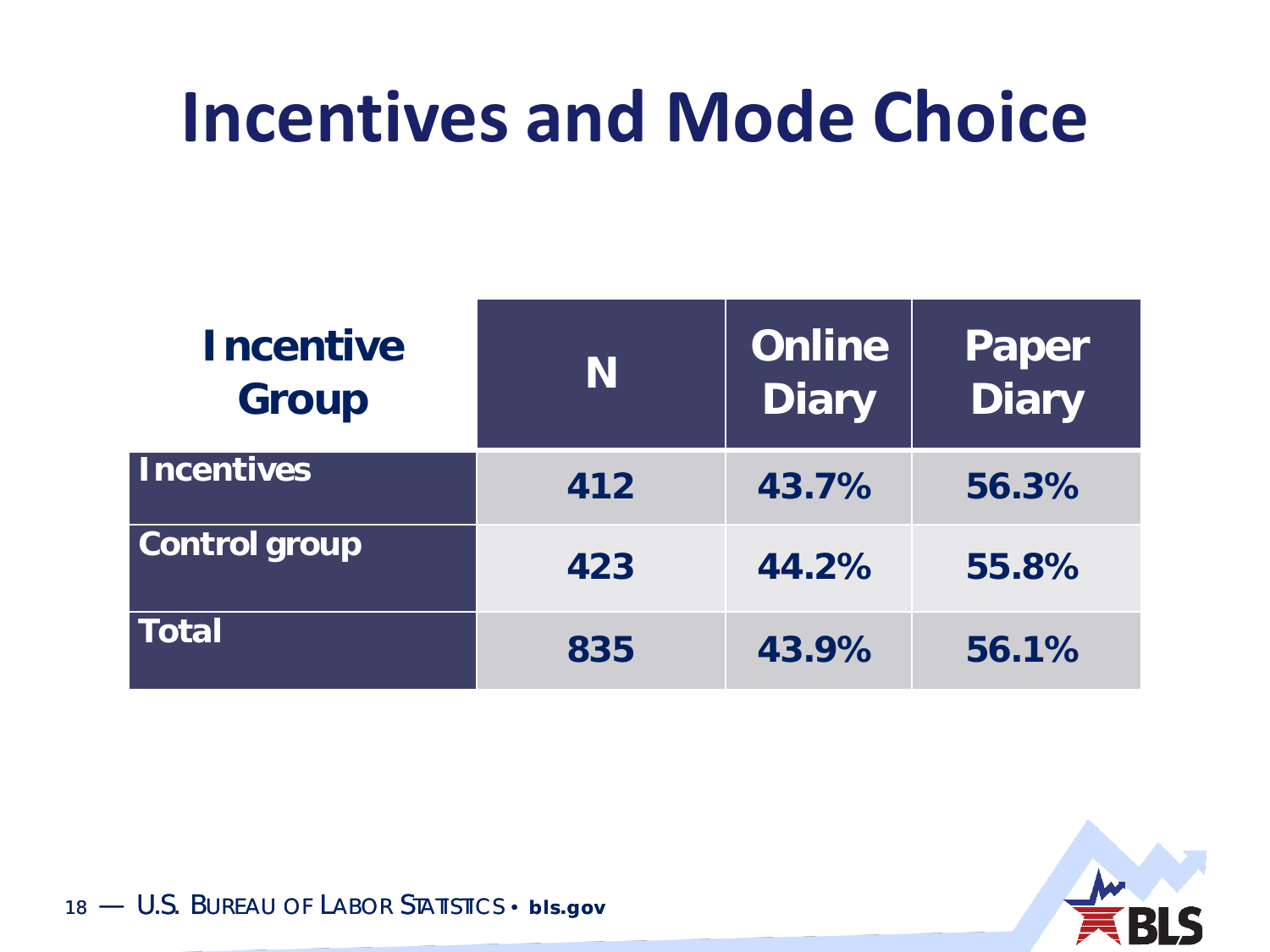# **Respondent Debriefing on Incentives (n = 332)**

| <b>Question</b>                                  | <b>Response</b><br><b>Options</b> | % of CUs |
|--------------------------------------------------|-----------------------------------|----------|
| In the first letter we<br>sent you, explaining   | Yes                               | 65.1%    |
| the survey and asking<br>for you to participate, | <b>No</b>                         | 11.1%    |
| we included a five-                              | Don't know                        | 21.4%    |
| dollar bill. Did your CU<br>receive this money?  | <b>Refused</b>                    | 2.4%     |

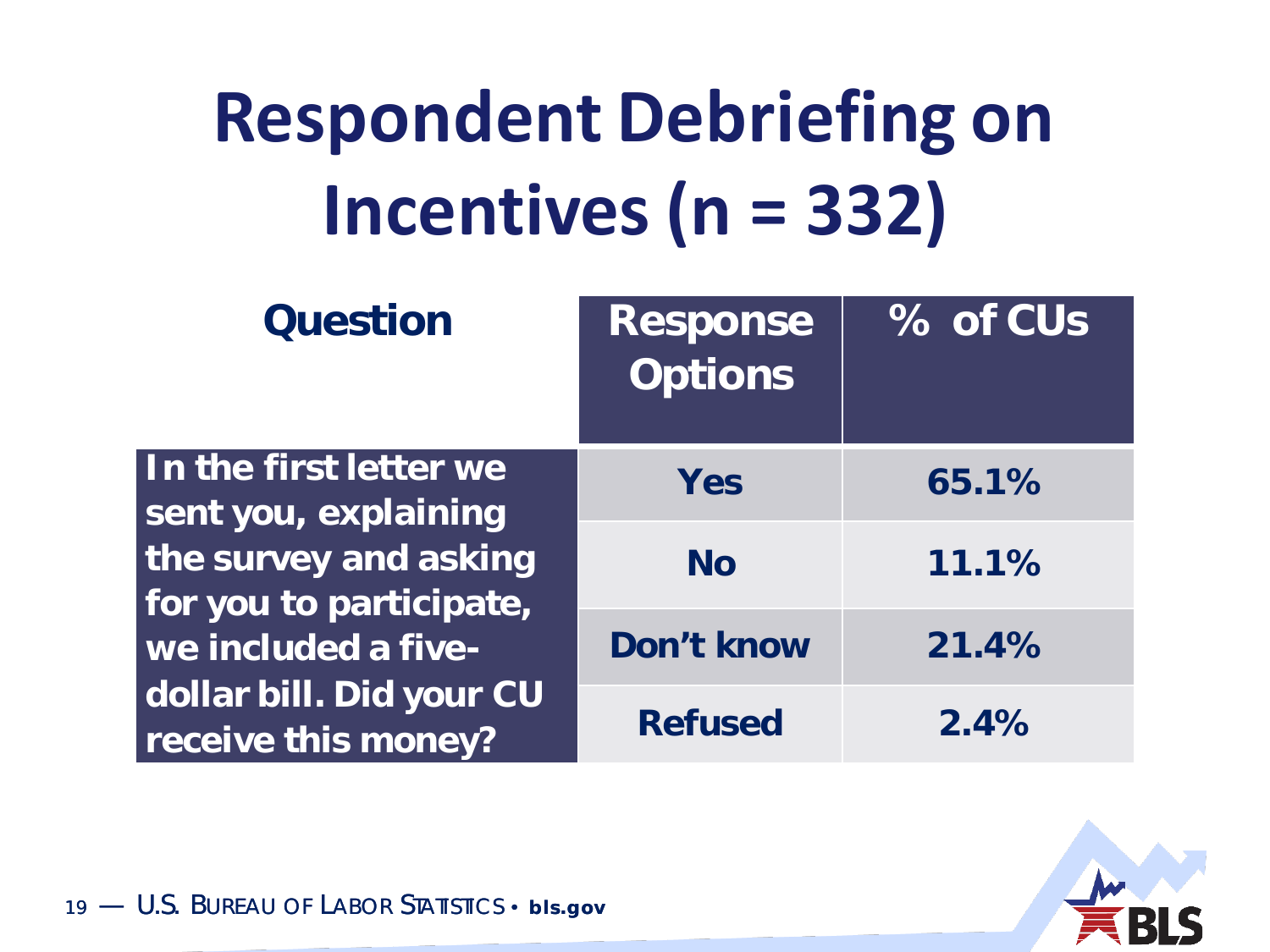# **Respondent Debriefing on Incentives (n = 216)**

| <b>Question</b>                                     | <b>Response Options</b>                                     | $%$ of<br><b>CU<sub>S</sub></b> |
|-----------------------------------------------------|-------------------------------------------------------------|---------------------------------|
| <b>How did the money</b><br>your CU received affect | It made me more willing to<br>complete the diary            | 31.9%                           |
| your decision to<br>complete the diary?             | It made me less willing to<br>complete the diary            | 1.4%                            |
|                                                     | It had no effect on my<br>decision to complete the<br>diary | 65.3%                           |
|                                                     | Don't know                                                  | 1.4%                            |

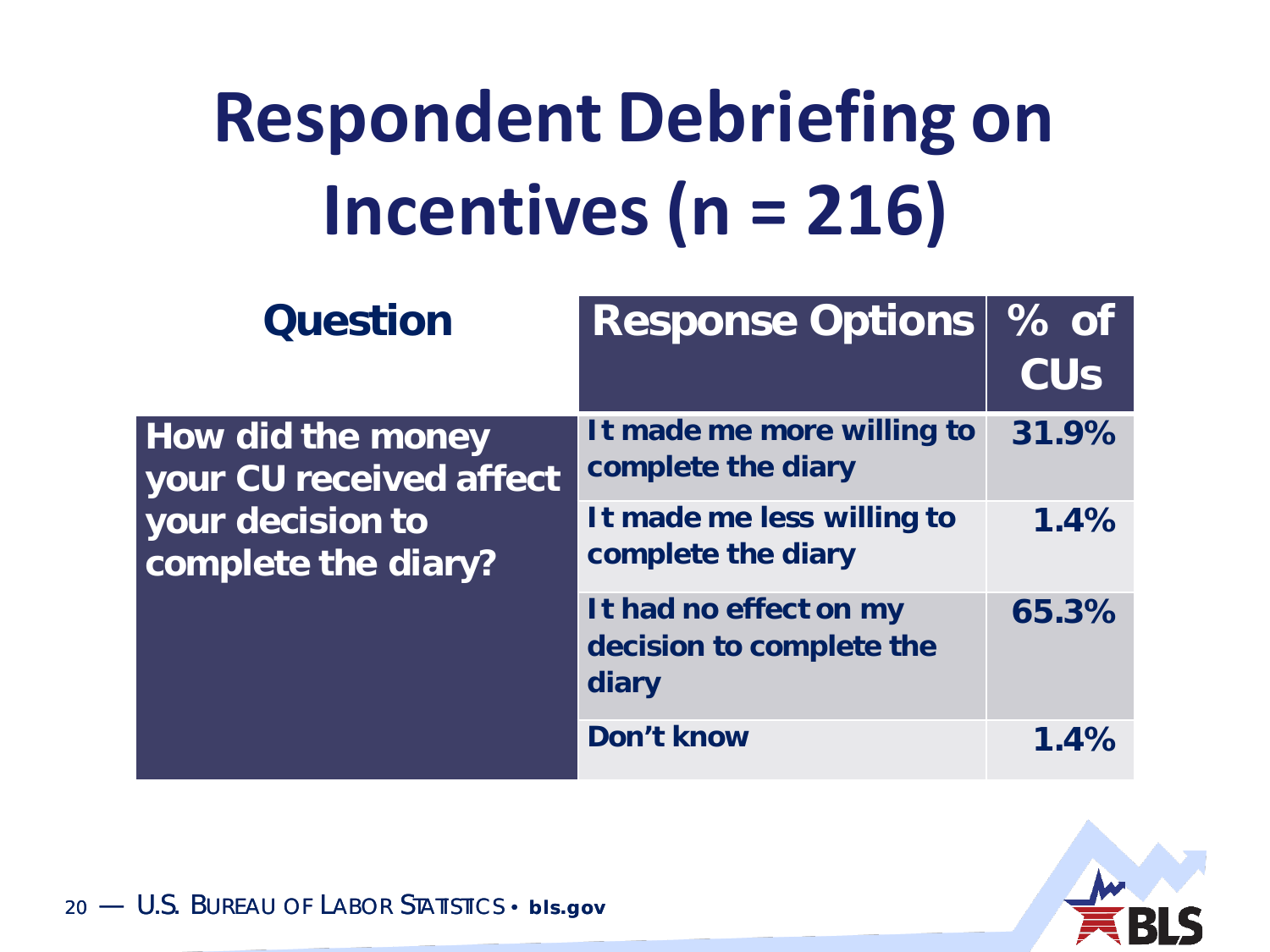## **Comparing Contact Attempts Between Incentive Groups**

| Average number of contact attempts   | Complete Type A                      |     | <b>Total</b> |
|--------------------------------------|--------------------------------------|-----|--------------|
| <b>LSF cases receiving incentive</b> | 5.8<br>$(n=412)$ $(n=467)$ $(n=879)$ | 4.7 | 5.2          |
| LSF cases not receiving incentive    | 5.9<br>$(n=423)$ $(n=466)$ $(n=889)$ | 4.8 | 5.3          |

| <b>Average Number of contact attempts</b> | Complete                      | Type A | <b>Total</b> |
|-------------------------------------------|-------------------------------|--------|--------------|
| to placement outcome of the diary         |                               |        |              |
| LSF cases receiving incentive             | 3.0                           | 4.2    | 3.6          |
|                                           | $(n=412)$ $(n=467)$ $(n=879)$ |        |              |
| LSF cases not receiving incentive         | 2.9                           | 4.2    | 3.6          |
|                                           | $(n=423)$ $(n=466)$ $(n=889)$ |        |              |

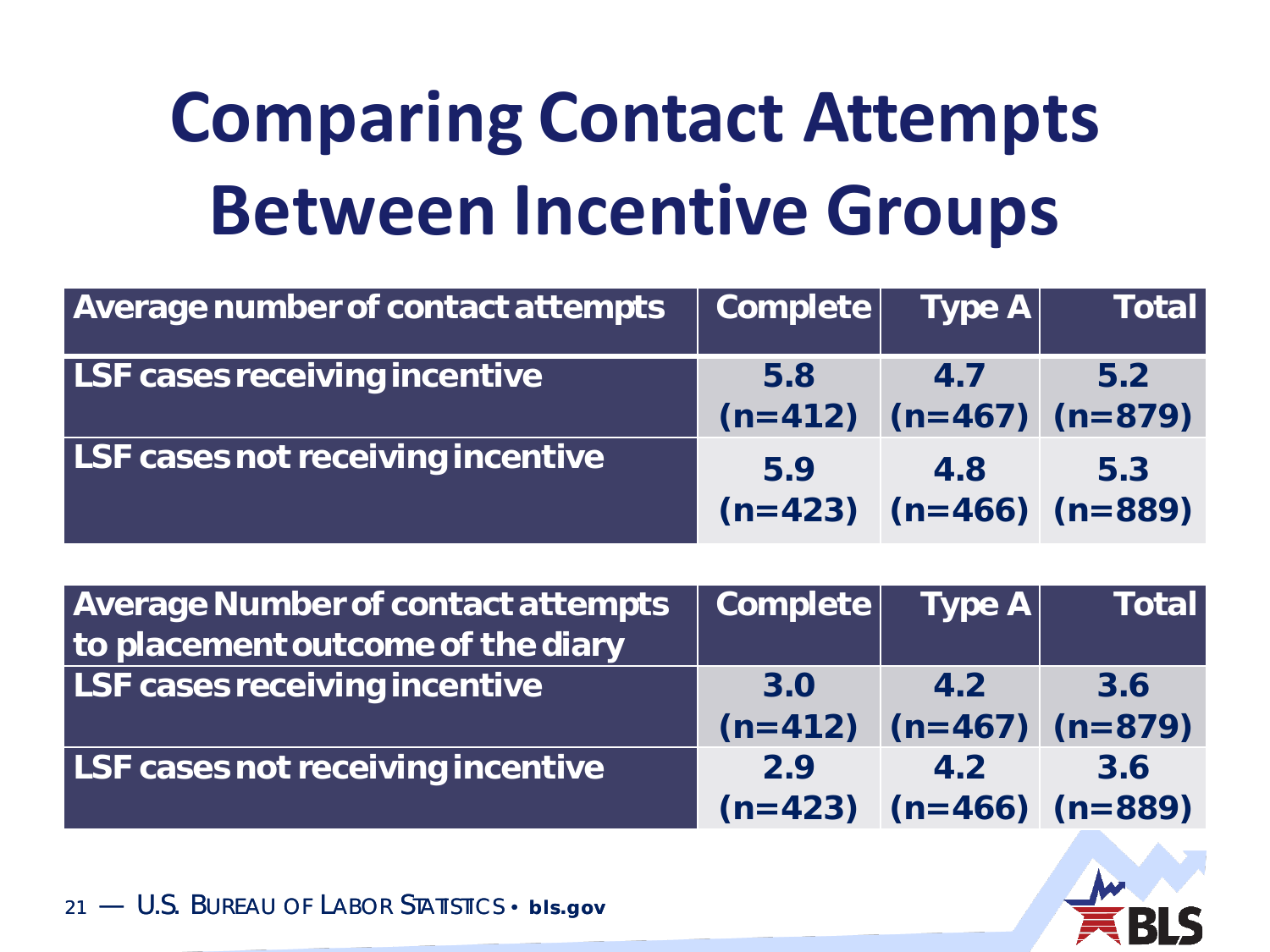# **Comparison of Total Time Spent in the Diary by Incentive Groups**

| <b>Total Time Spent in Diary</b>     | Complete                  |
|--------------------------------------|---------------------------|
| <b>LSF cases receiving incentive</b> | 48.6 minutes<br>$(n=412)$ |
| LSF cases not receiving incentive    | 47.7 minutes<br>$(n=423)$ |

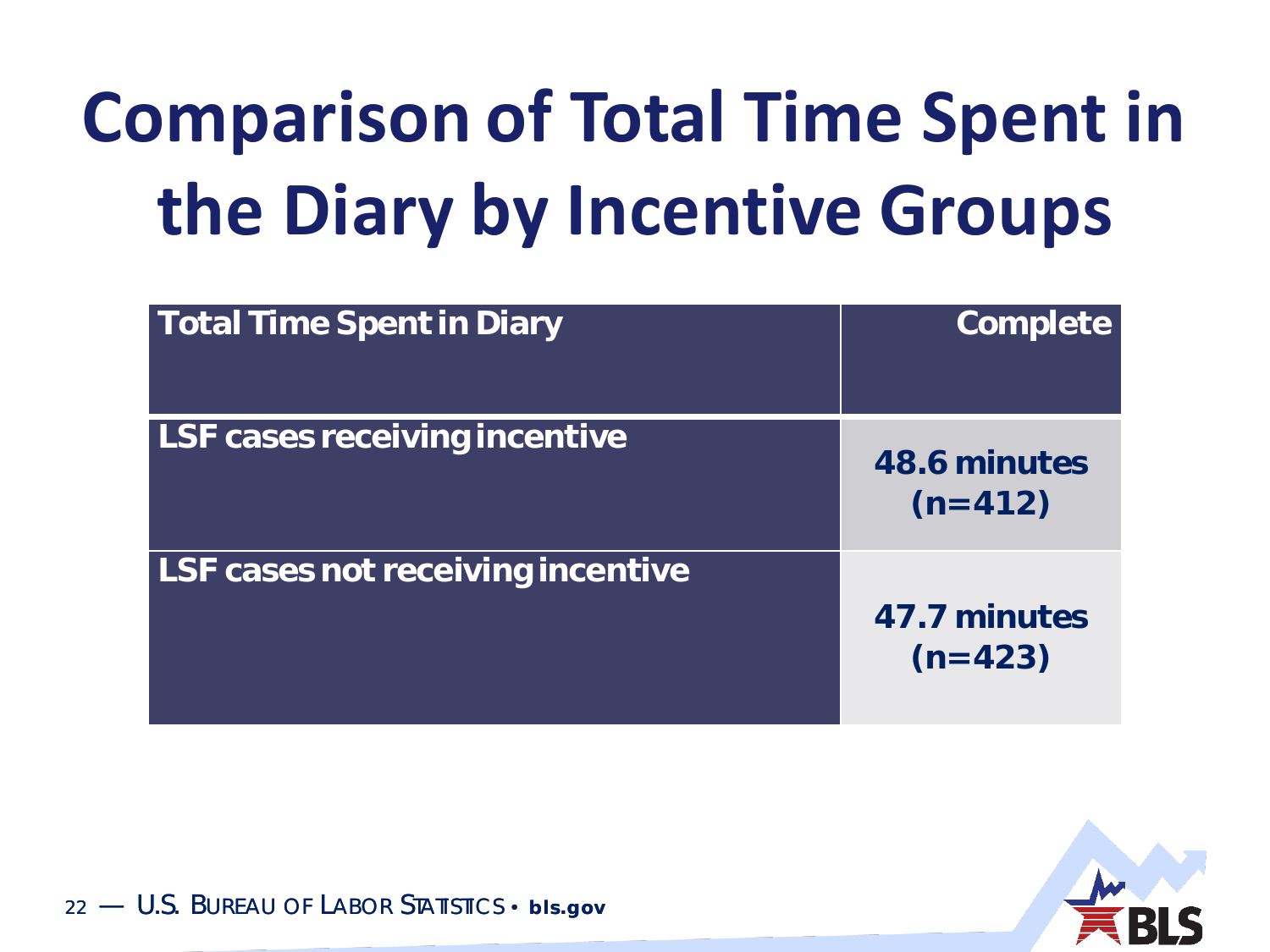### **Conclusions from Experiment**

- **Pre-notification postcards had no** measureable effect on participation
- **Prepaid cash incentives made no discernable** impact on the behavior of the LSF sample units.

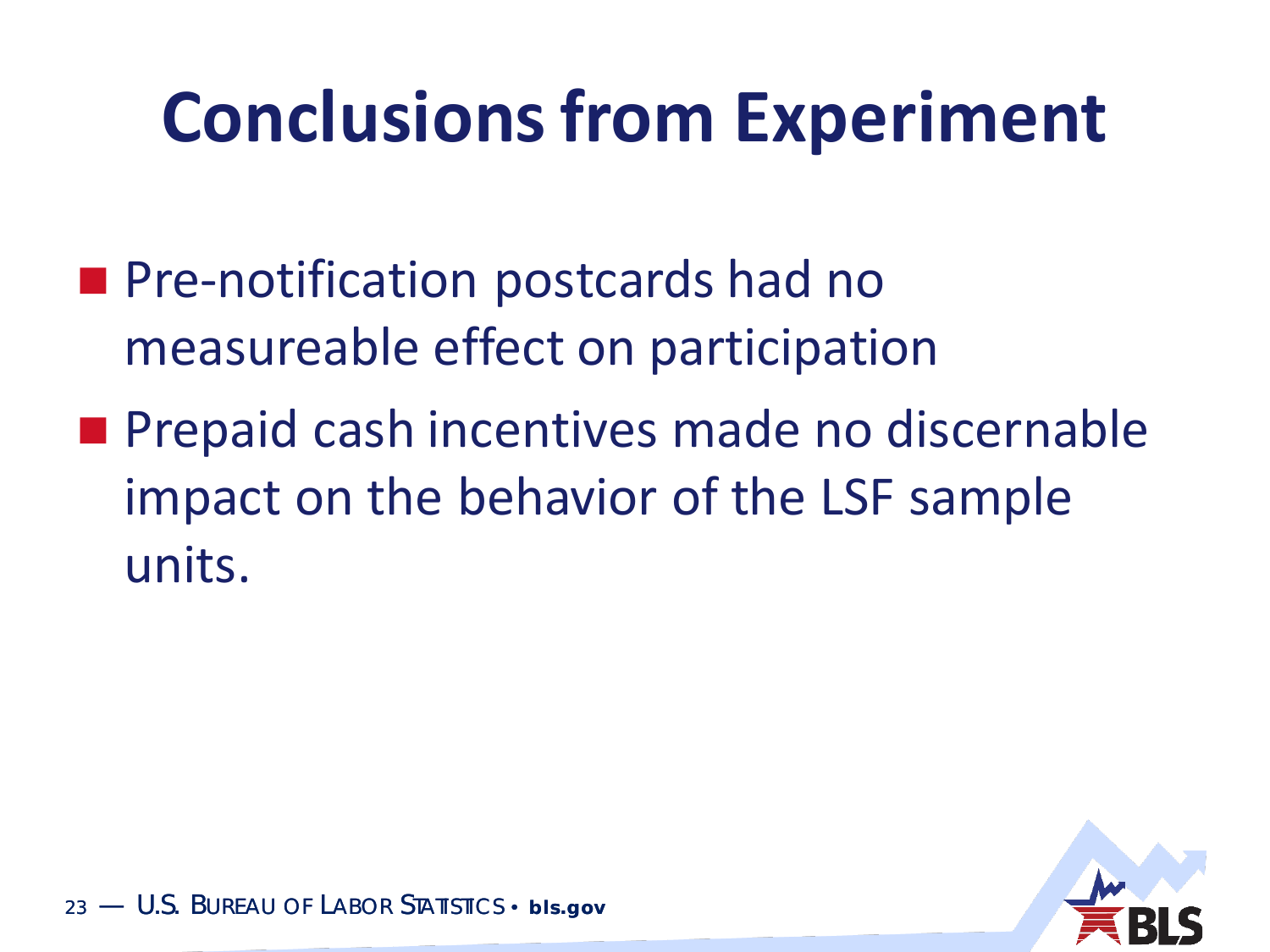#### **Future Research**

**Incentive effect by income** 

#### ■ Advance material receipt results